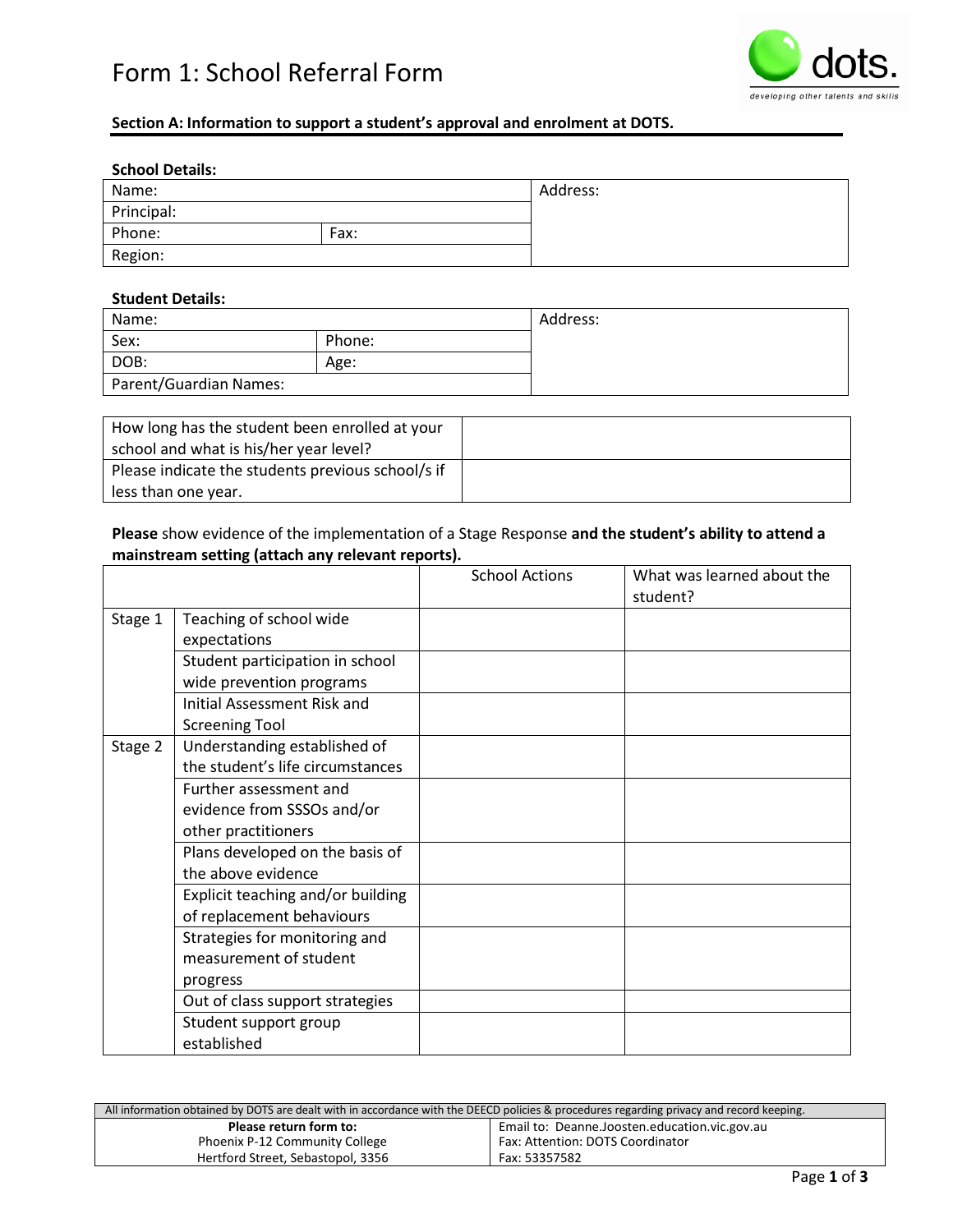

| How will the student more<br>effectively access education by<br>attending DOTS? |  |
|---------------------------------------------------------------------------------|--|
|                                                                                 |  |

| What steps are planned to support the    |  |
|------------------------------------------|--|
| student to return to school or another   |  |
| appropriate pathway?                     |  |
| School contact person to liaise with     |  |
| DOTS in relation to the student's        |  |
| progress and reintegration back to their |  |
| mainstream school, if possible.          |  |

#### **Section B: Information about DOTS**

The DOTS (Developing Other Talents and Skills) educational program offers students a DEECD enrolment and access to a DOTS Outreach Teacher / DOTS Connector. It is anticipated that a DOTS enrolment will offer a range of strategies and opportunities to support a student's learning program by:

- Facilitating communication between the DOTS and members of the MAST (Multi Agency Support Team) and the student.
- Supporting students to comprehend and engage in material provided by DOTS both in a written and verbal format.
- **Ensuring that the student has access to a telephone, computer and suitable work area.**
- **Making sure all DOTS information is received by the student.**
- Ensuring student work is sent to DOTS for correction as per the submission schedule.
- **TO offer support or referral options to the student if they are experiencing difficulties or** if there are other issues of concern.

| Have you adequately explained the<br>role of the DOTS Outreach<br>Teacher/Connector to the<br>parent?                       |  |
|-----------------------------------------------------------------------------------------------------------------------------|--|
| How did you find their response?                                                                                            |  |
| Has the prospective DOTS Outreach<br>Teacher/Connector<br>indicated that they anticipate<br>having problems with this role? |  |
| What sort of connection will be<br>maintained with the referred<br>student?                                                 |  |
| What existing supports are in place<br>or available to assist the supervisor<br>in fulfilling this role?                    |  |

| All information obtained by DOTS are dealt with in accordance with the DEECD policies & procedures regarding privacy and record keeping. |                                               |  |
|------------------------------------------------------------------------------------------------------------------------------------------|-----------------------------------------------|--|
| Please return form to:                                                                                                                   | Email to: Deanne.Joosten.education.vic.gov.au |  |
| Phoenix P-12 Community College                                                                                                           | Fax: Attention: DOTS Coordinator              |  |
| Hertford Street, Sebastopol, 3356                                                                                                        | Fax: 53357582                                 |  |
|                                                                                                                                          |                                               |  |